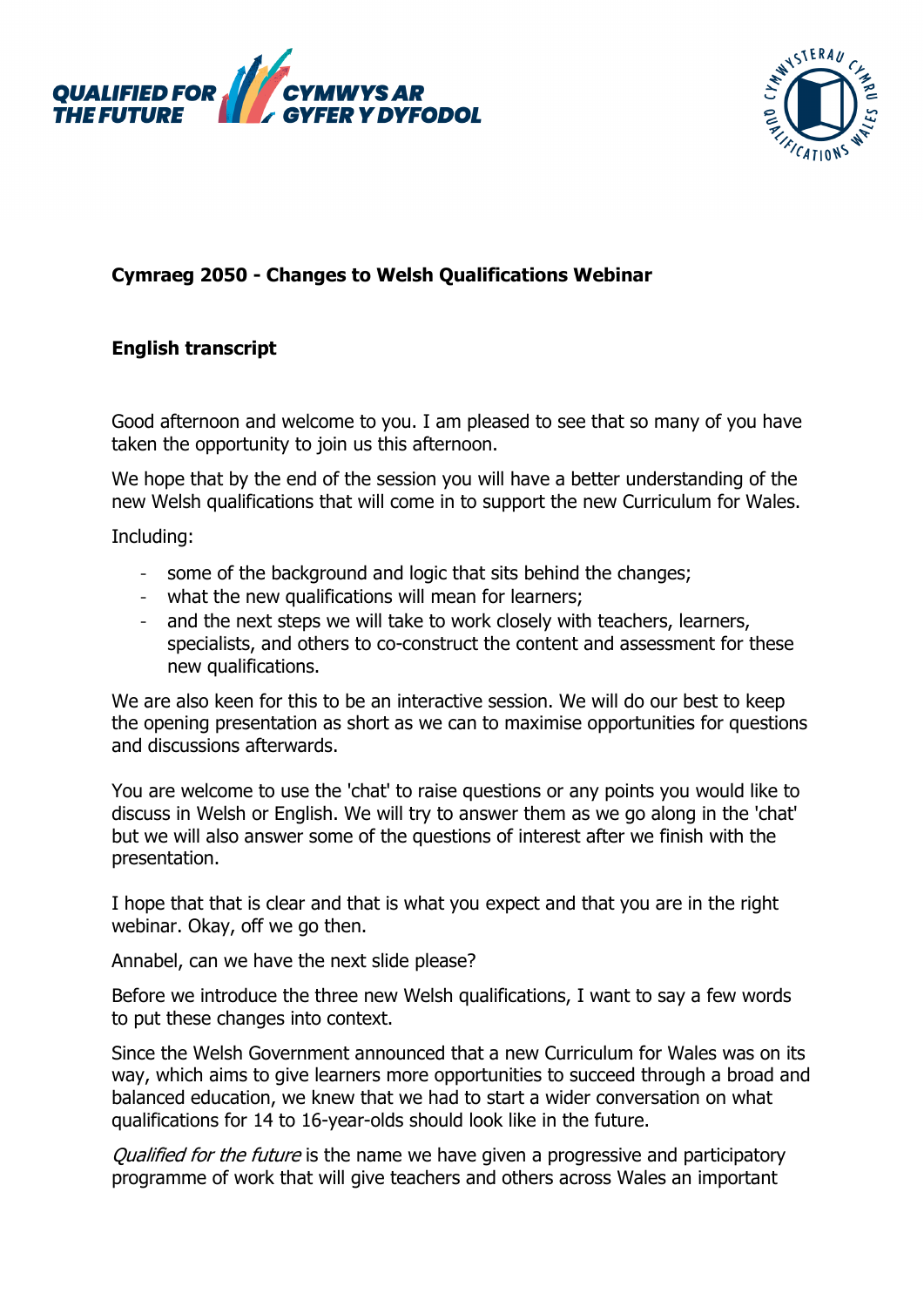



opportunity to be directly involved in shaping a brand new and innovative set of qualifications to accompany the new Curriculum for Wales. And that work has been ongoing for several years now.

Back in the autumn, and following consultation with over 1,500 learners, parents, teachers, lecturers, and employers, we confirmed our vision for future qualifications. This included stating the range of GCSE subjects that will be revamped for the new curriculum. We will be doing these reforms in conjunction with others through the participatory, co-constructive approach I was talking about.

However, in the autumn, we held back our decision on what Welsh language qualifications will be needed, so that we can consider what would be the best course of action in the light of a better understanding of the Government's policy intentions on the Welsh language.

So, we took the opportunity, a short break, to re-evaluate the possible options, in the light of Government policy guidance, and to hold an intensive series of further discussions with stakeholders.

Following that work, we confirmed last month our decisions for the range of Welsh qualifications that will be available for first teaching from September 2025.

We are confident that these new Welsh qualifications will give learners a fair and equal opportunity to achieve in Welsh, no matter what type of school they attend.

We want to see all learners develop their ability to use Welsh confidently within a learning continuum, which includes learners with little or no experience of the language to those who have a demonstrable proficiency in the language.

Welsh qualifications for learners in English-medium settings have already been strengthened, with a new more challenging and relevant GCSE qualification introduced in 2017.

These new qualifications we are discussing today will take a significant further step in the right direction as we strive to create a fully bilingual nation.

We are clear that we will need to continue to adapt and change these qualifications over the next decade, as we work with partners and other stakeholders to realize the objectives of the Welsh Government's policy strategy for 'Cymraeg 2050'.

Ultimately, our aim will be to reach the point where we can offer all learners in Wales one comprehensive qualification in the Welsh language. We're not there yet, but as I mentioned, this is a milestone in declaring the next step on that journey.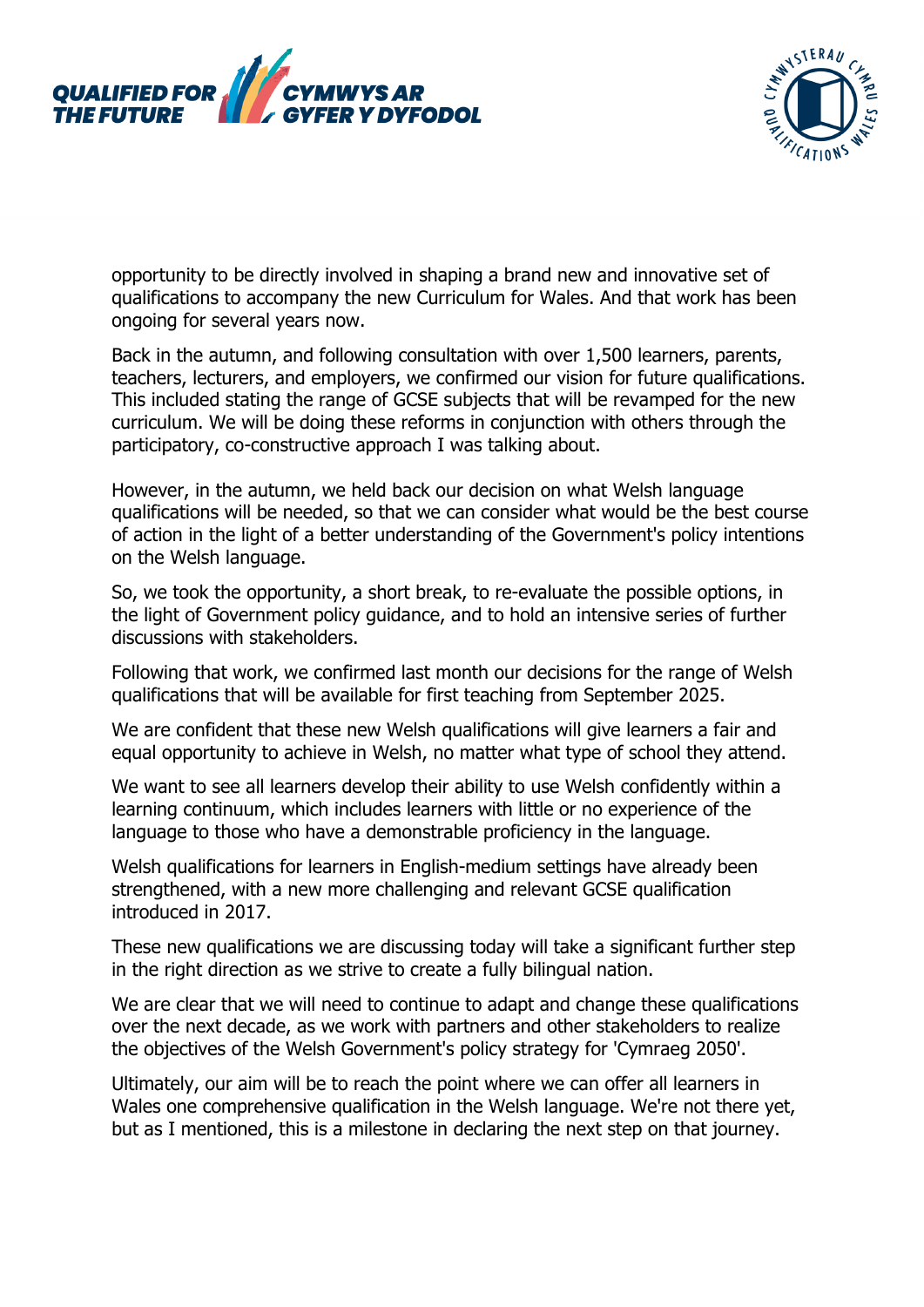



Okay, that's more than enough in terms of background from me. So, let's go on to discuss these three new qualifications that we have stated will be needed to align with the new curriculum. So, I'll pass on to Catrin who will explain more about each of them in turn, as well as explain how we are going to work with others to develop the details in terms of progression and assessment.

So Catrin, over to you.

Thank you Emyr and a good afternoon to everyone.

Annabel, can you move onto the next slide please?

In terms of our decision, we will combine language and literature and create one new integrated Welsh GCSE qualification for learners in Welsh-medium and bilingual schools.

Combining language and literature gives more learners the opportunity to study literature, as the numbers studying it have been declining in recent years. So because it seems that some learners are not studying literature beyond the age of 14, we feel that combining language and literature is going to prevent that from happening.

Combining language and literature also helps with progression to A-level as Welsh Alevels already combine them.

We also feel that combining makes it easier to make connections between the two. Teachers have been telling us that there is an overlap between the current courses and that this encourages learners and teachers to make connections across them. And of course, literature gives context to language. The decision therefore helps to make both elements more interesting to study as well.

Another consideration, of course, is that combining language and literature enables a more holistic approach to language assessment and this could reduce the burden of assessment and allow more time for teaching and learning.

Combining them will also give learners and schools the freedom to choose a mix of qualifications that reflect the breadth and balance of the new curriculum. As we know, we are integrating other subjects as well, such as English, maths and science, so fewer separate qualifications in those subjects will give learners more room for wider experiences across the whole curriculum.

I've just mentioned English there, and of course we've already made the decision to combine English language and literature. It is worth confirming that the new GCSEs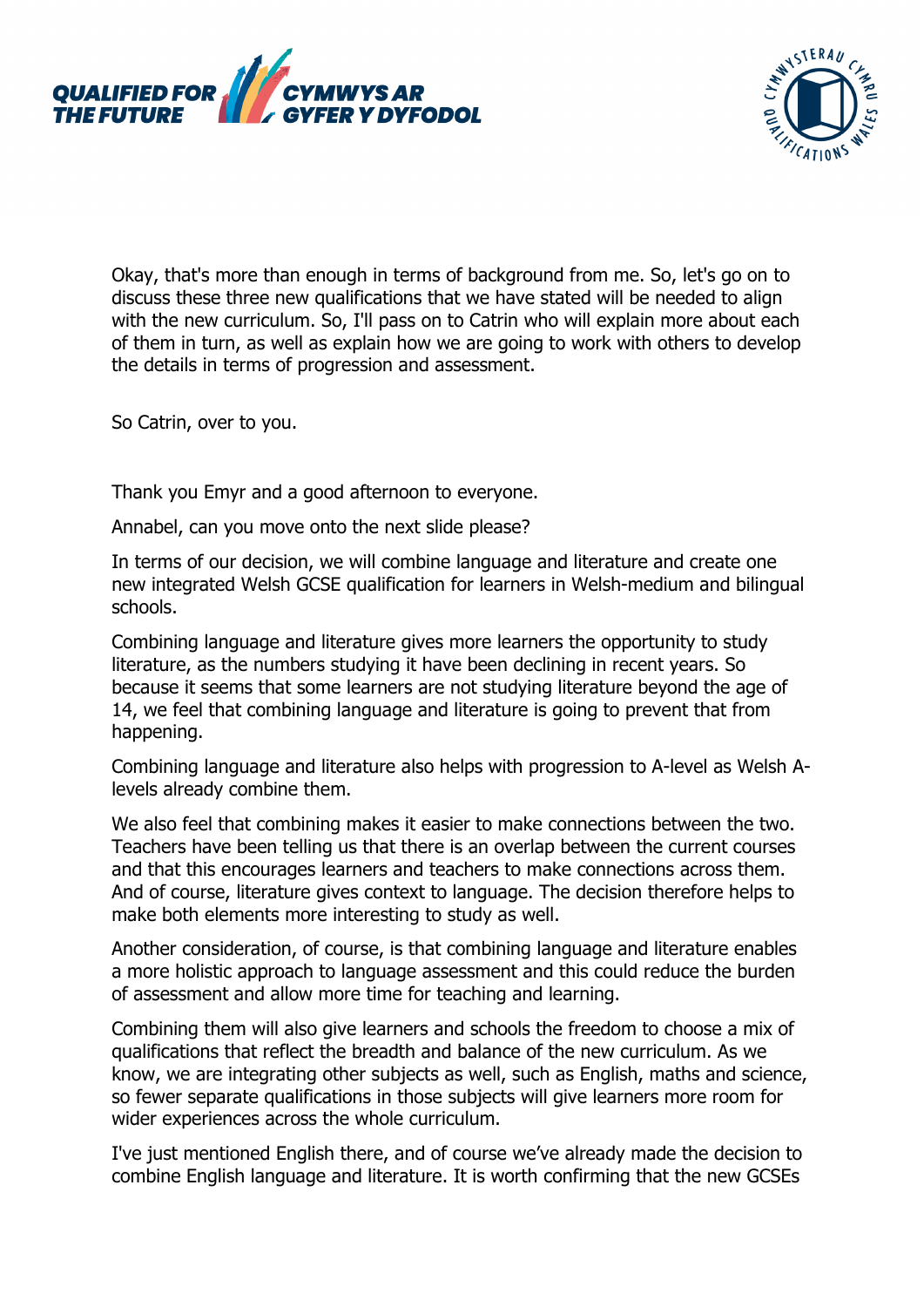



in English and Welsh will be of equal size and challenge, and we feel this will support a more coherent approach to language teaching in schools.

So that's the first decision. Moving on to the second decision now.

Annabel - if you could move onto the next slide please. And to the next please – to the second decision.

We will discontinue the current GCSE Welsh Second Language, and the decision to do so supports the Welsh Government's policy of delivering a single continuum of teaching and learning Welsh.

A new GCSE qualification will be created for learners in English-medium settings.

It must be remembered that Welsh language qualifications for learners in Englishmedium schools have developed considerably over the last five years.

In 2017, the current GCSE replaced the previous full and short courses – GCSE Welsh Second Language and GCSE Applied Welsh. We said at that time that GCSE Welsh Second Language would be reviewed again to reflect the new curriculum.

And this is where we have reached now. So, the new GCSEs will be based on the expectations in the curriculum, and will build on the progress that has - and will have - been made with the current qualification. The new qualification will continue to develop learners' listening and speaking skills so that they can communicate unprompted and confidently.

We don't know what it will be called yet – this is something we will discuss with teachers and learners as we go about creating it.

So that's our second decision.

And then moving on to the third decision.

Annabel, if you could move onto the next slide please.

We are also introducing a new, additional qualification for those pupils in Englishmedium settings who are ready to progress further and faster, in terms of their Welsh language skills, along the continuum.

This new, additional qualification will not be the same size as a GCSE, it will be smaller, and its purpose will be to support learners even more with their oracy skills, so that they can converse more confidently and unprompted within and beyond the classroom.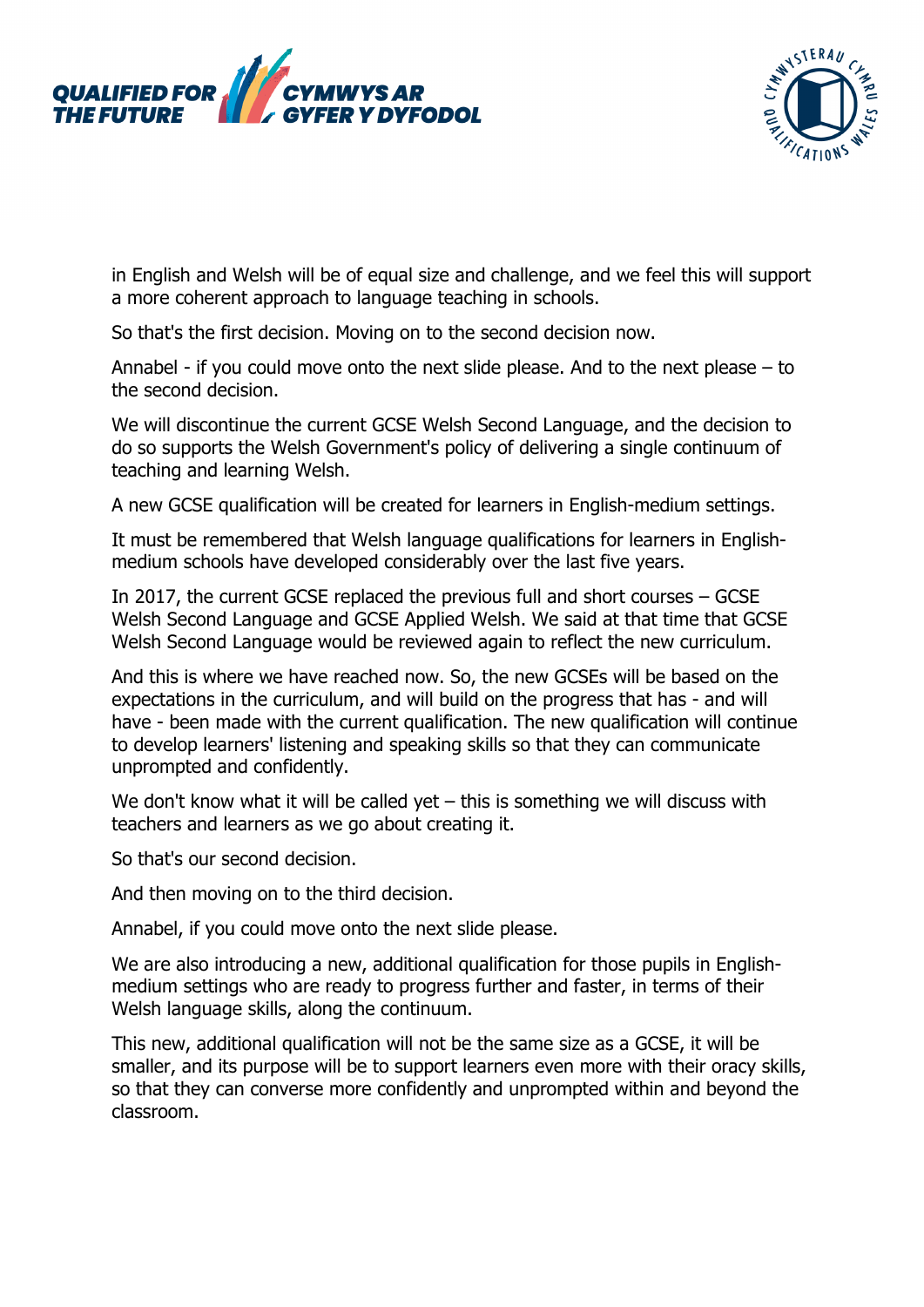



The intention is that this new, additional qualification will be designed to build on and reinforce what learners will be doing as part of the GCSE course to give learners more confidence and enjoyment in using the Welsh language.

We anticipate that this new qualification could be taught alongside the GCSE qualification. So it will be there for those pupils who are progressing further and faster, in terms of their Welsh language skills, along the continuum.

Teachers know their learners best, of course, so they will be able to use that qualification to stretch those who are making good progress.

We are aware that some pupils are capped at the moment - and there is no additional Welsh language provision for them, so we see an opportunity here to introduce a qualification that enables pupils to do something extra and therefore make the best possible progress and, of course, get recognition for that.

And we are also keen to make sure that this new qualification will be as captivating as possible to give pupils that challenge within the same timeframe.

In terms of what these changes mean for learners in Wales – of course all learners are expected to learn Welsh until they are 16, and we believe that this new set of Welsh qualifications will give each one a fair and equal opportunity to achieve in Welsh, no matter what type of school they attend.

We want all learners to be able to use Welsh and this includes learners with little or no experience of the language up to those with proficiency in the language. We want to see learners move along the continuum of learning Welsh so that we produce confident speakers, and we are confident that this proposal helps to start realising that.

And as Emyr mentioned at the beginning of this meeting, we are also committed to continuing to adapt and change these qualifications over the next decade, to meet the 'Cymraeg 2050' goal, but also the longer-term goal of offering one Welsh qualification to every learner in Wales.

So, to sum up, I think we have one more slide.

Annabel, if you could move onto the next slide please.

We announced our full decision yesterday, and for the next steps, we have already recruited teachers and consultants to work with us to start planning the high-level content and assessment of these new qualifications. We'll meet for the first time in just over a week, so we're really looking forward to that.

There will then be an opportunity for you and the public to formally provide us with feedback on our proposals in autumn 2022.